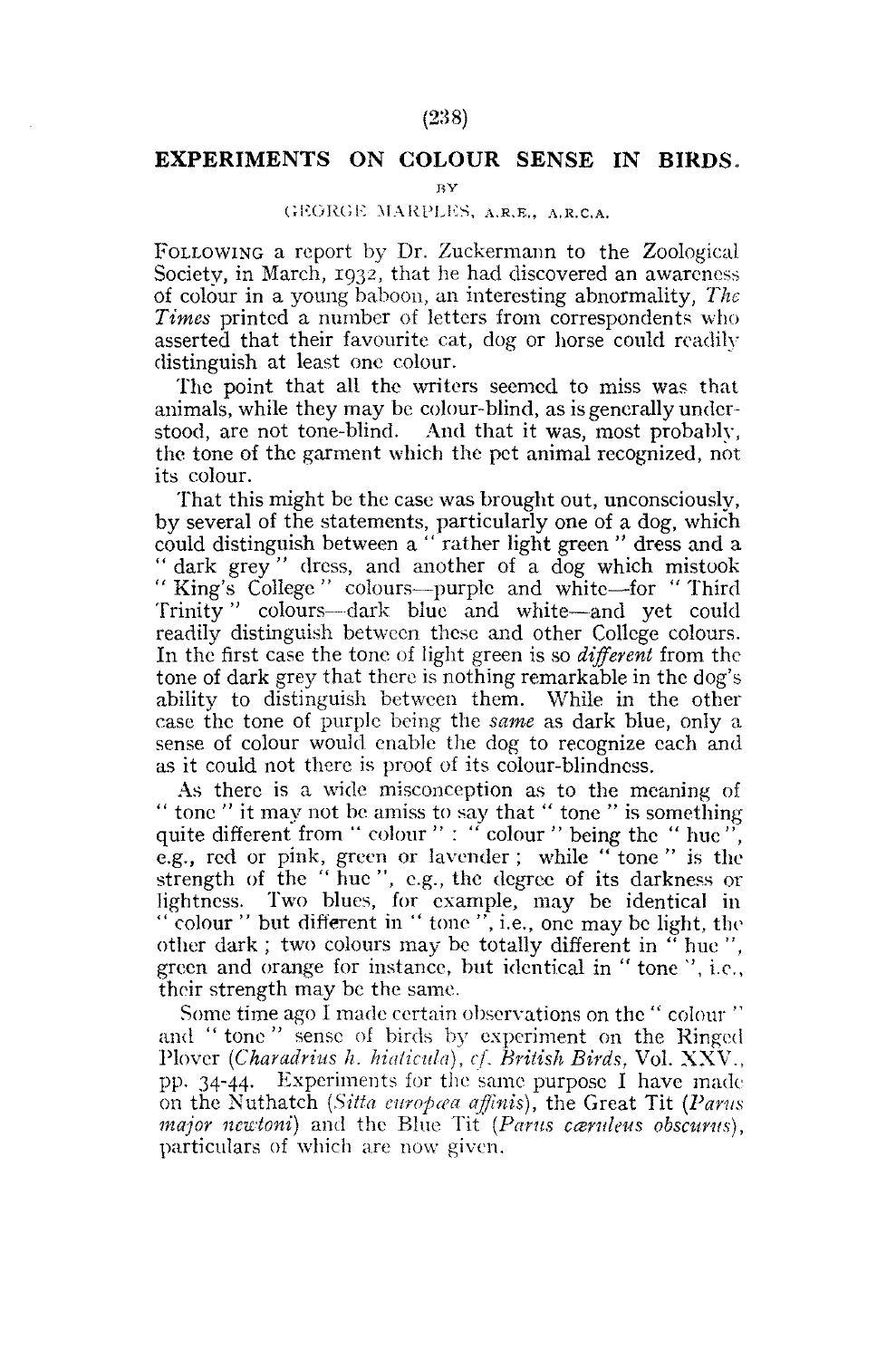For Test I. I prepared a set of pea-nut pods by painting each a different colour. The colours used were white, light blue, orange, green, red, dark blue and purple. One was left its natural colour and all were spread out on the ground.

The Nuthatch came at once and walked about among them looking at them dubiously, then, seizing the orange pod. wedged it in a crevice close at hand and proceeded to dig out one of the kernels. He then came back and after touching the white pod with his beak, flew off. Returning, he took the other kernel out of the orange pod, carrying it away.

The coloured pods proved somewhat disconcerting to other birds, the Marsh-Tits and Chaffinches leaping into the air several inches startled, as though by something strange. House-Sparrows looked at them with suspicion. Hedge-Sparrows seemed quite oblivious of their presence.

The Nuthatch appeared again and carried off the green pod, then, coming back, walked round inspecting the pods but touching none. Up to this time he had taken the orange pod, similar in colour and tone to the real thing, had taken the green, different in colour but similar in tone, but, and this is strange, had ignored the real pod.

As he now stayed away a long time, and thinking the position of the pods on the ground might be a disturbing factor, I fixed them in holes of appropriate size drilled in a section of a tree trunk.

The bird returned, broke into the natural nut, then carried it off. Coming back he attacked the purple pod, the white, the red and next the dark blue, which he partly broke open, then carried off. When he came back he broke into the light blue pod and extracted the kernel.

The female Nuthatch now arrived and took the remaining kernel from the light blue pod. Her mate returned, attacked the purple pod, then attended to the red. The female stood shivering her wings and opening her beak until he had extracted a kernel from the purple pod to whfch he had returned. She then tackled the red pod and carried off the kernel. White was the only pod left and this, in ten minutes, was removed, shell and all.

For Test II. I repeated the first test by fixing a second set of pods in the tree trunk, having added pods painted black and pink.

In two minutes the male Nuthatch attacked the white pod, left it, returned, resumed his attack on the white, transferred himself to the orange pod from which he extracted a kernel, carrying it off. Coming back he went again to the orange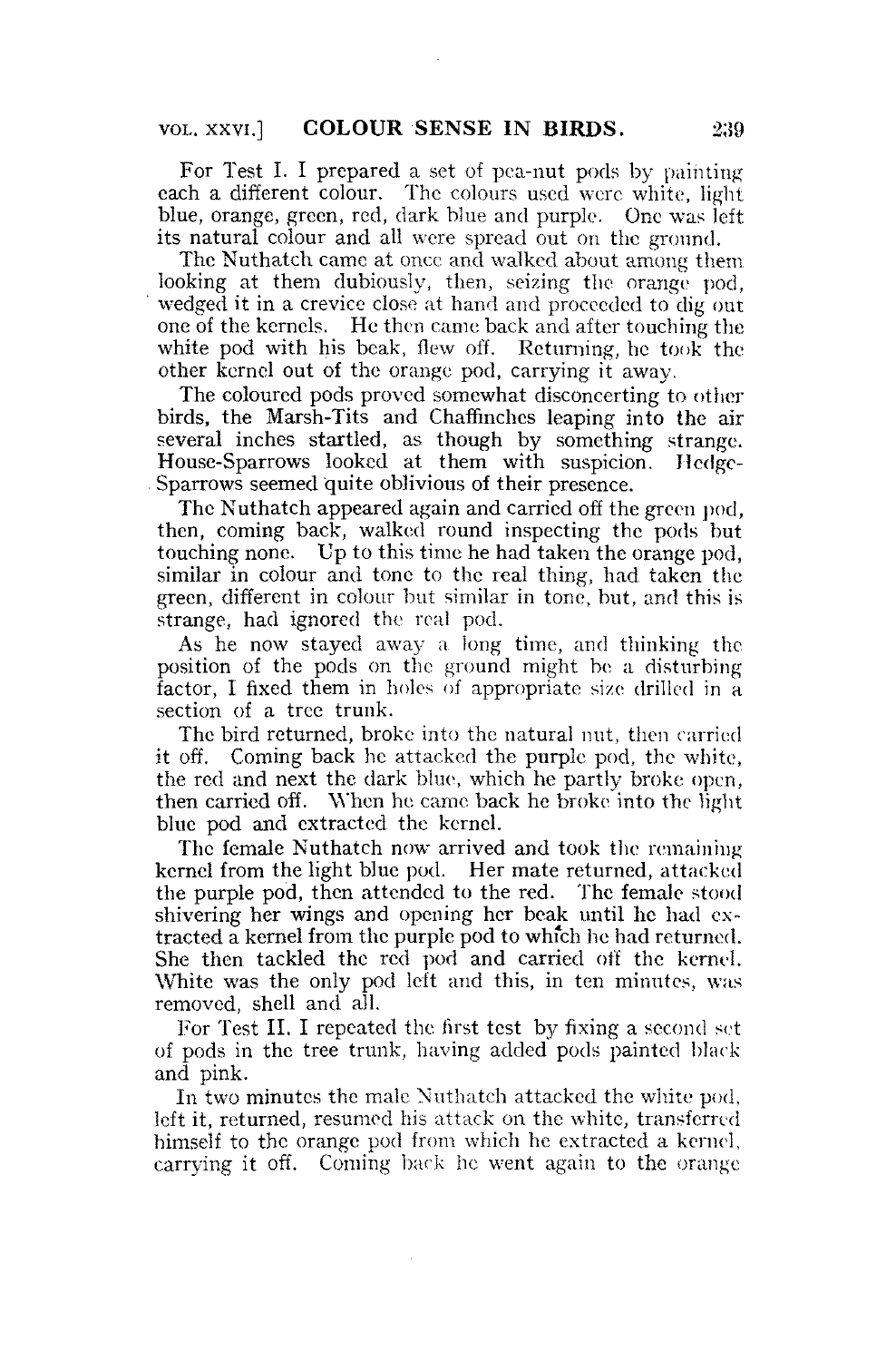pod, got out the other kernel and left. He came back and breaking open the green, got the kernel and flew. Next he resumed work on the white pod from which he took the kernel. Back again, he carried off the natural pod. Returning he tapped the dark blue pod, the black, the light blue, the pink, the purple, then the dark blue again, following it with the pink pod from which he extracted the kernel. He came back, attacked the dark blue, went, came again, had another try at the dark blue but left it. The female now came and had a go at the dark blue pod, then tried the light blue from which she took a kernel. The male returning, attacked the dark blue pod, left it, tapped the black, left that and went back to the dark blue from which he got a nut. After eating this he went to the light blue pod and took the other nut. Again he tapped the black, next attacked the purple pod, opening it, then returned to the black, getting a kernel. On his return he resumed operations on the black pod and found the other nut. The female came and walked all over the stump but did not touch any of the pods. When he returned he tapped the pink pod, then pecked the red which, shortly, he left. Coming back he again tapped the pink pod, then pecked hard several times at and broke open the red pod, carrying off the nut, then, returning to the red, took the other kernel. After this he got the other nut from the purple pod and finally, on his return, extracted the last kernel from the pink.

As some Great Tits had been showing an interest in the proceedings I allowed them, in Test **III.,** a free hand. For this experiment the pods were painted and laid out in a line on the ground in the following order : ultramarine blue, orange, prussian blue, black, red, green, pink, light blue, natural pod, purple, white. Single pods were used this time by reason of the two kernels in the double pods complicating matters.

A Great Tit was the first to arrive, he carried off the white pod. The Nuthatch came, walked along the row of pods and seeing the natural pod took it. The pink pod was now taken by the Great Tit and on his return he selected the prussian blue. When the Nuthatch came back he attacked the orange pod but, leaving it, decided to carry away the green one. The Great Tit, coming back, pecked the red pod, then flew off. He returned shortly and after trying several times to pick up the red pod gave it up and went over to the orange pod, which he removed. The purple pod was now carried off by the Nuthatch. Red again attracted the Tit, but again he left it to attend to the black pod which he removed. On his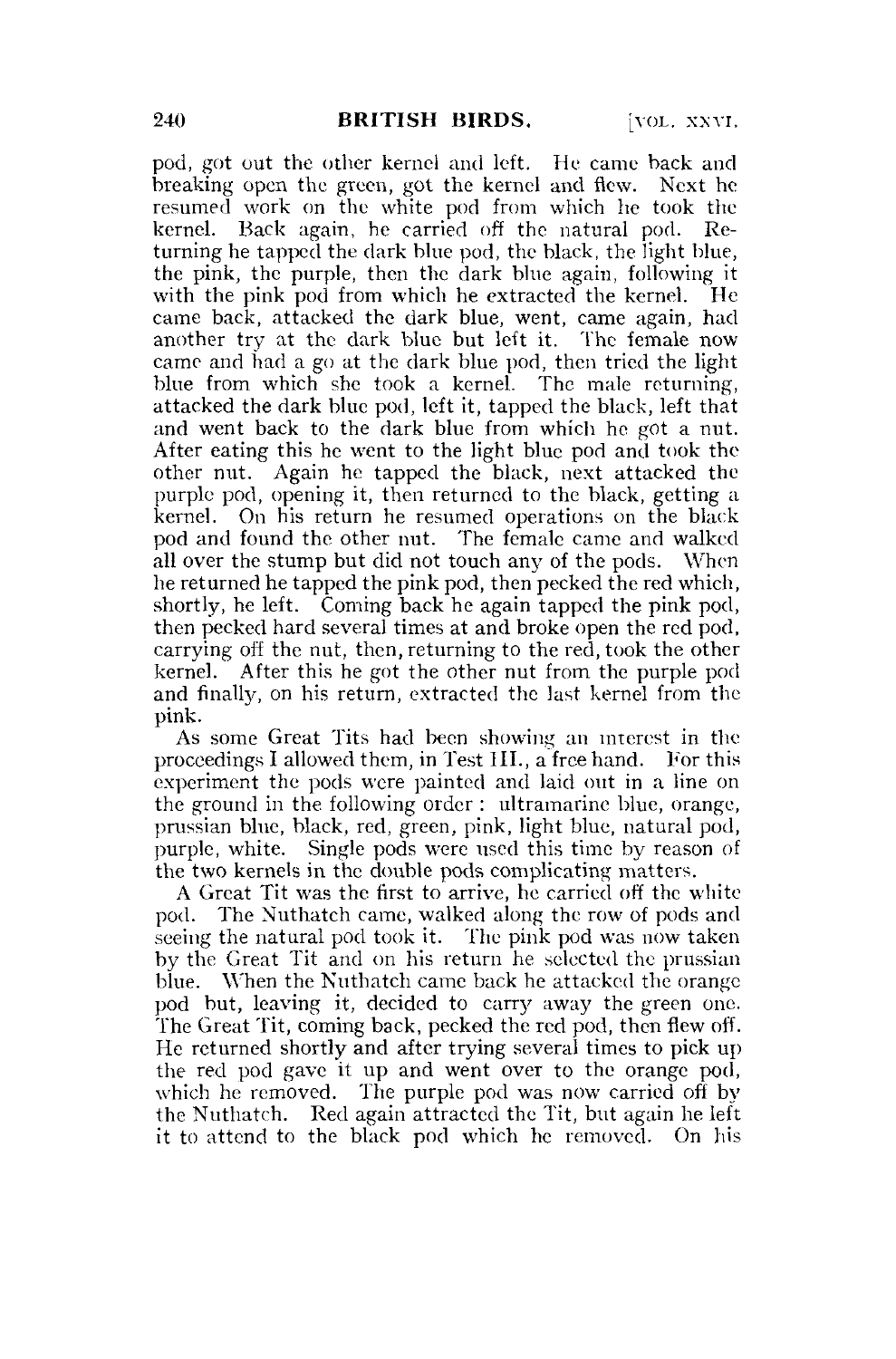return ultramarine blue was the pod he selected and this, after pecking it several times, he carried away. Once more he returned to the red pod and this time he removed it. Light blue was the only pod left and this, when he came back, he removed quickly.

As it was felt that the rattle of the kernel in the pod, which could be felt and heard when the pod was touched, might help the birdsto recognize the coloured pods as containing something edible, the next two tests were made with extracted kernels.

Two sets of kernels were painted with the same colours as the last (pod) experiment. To each set was added an imitation kernel made of carbolic soap, which is almost exactly the same colour and tone as the real nut, and another, also of carbolic soap, painted green.

In the first of the kernel tests, Test IV., the kernels were laid out on the ground in a row in the same order as before, the soap kernel being placed between prussian blue and black and the green-painted soap kernel separating light blue and the natural nut.

Blue Tits had not been able to cope with the pods but the much smaller kernels permitted them to join in.

The unpainted natural kernel was at once taken by a Blue Tit. A Great Tit removed the red and on his return carried off the uncoloured soap kernel, evidently satisfied as to its authenticity. On his coming back he took the prussian blue nut and on his next return he carried off the pink one. He followed this by flying off with the white kernel. Returning, he touched the ultramarine nut, walked to the black which he pecked, touched the light blue, then carried off the orange. Purple was the next colour he selected, and on coming back first pecked the ultramarine blue kernel, then the black, next the lilac and then the green, after which he flew without taking any. Nuthatch now came; he picked up the ultramarine blue kernel, dropped it, picked up the black, dropped that, returned to the ultramarine blue, lifted it, then walking along the line picked up the light blue kernel but flew without taking any. The Great Tit now removed the light blue nut. Returning, he touched the green, then the lilac, then the black ; after going to ultramarine blue and pecking that he returned to the black kernel which he also pecked, then flew off with the lilac kernel. Green the Great Tit took next and on his return he carried off the ultramarine blue nut and after that the black. The green-painted soap which had been ignored was now removed.

The second set of painted kernels for Test V. was arranged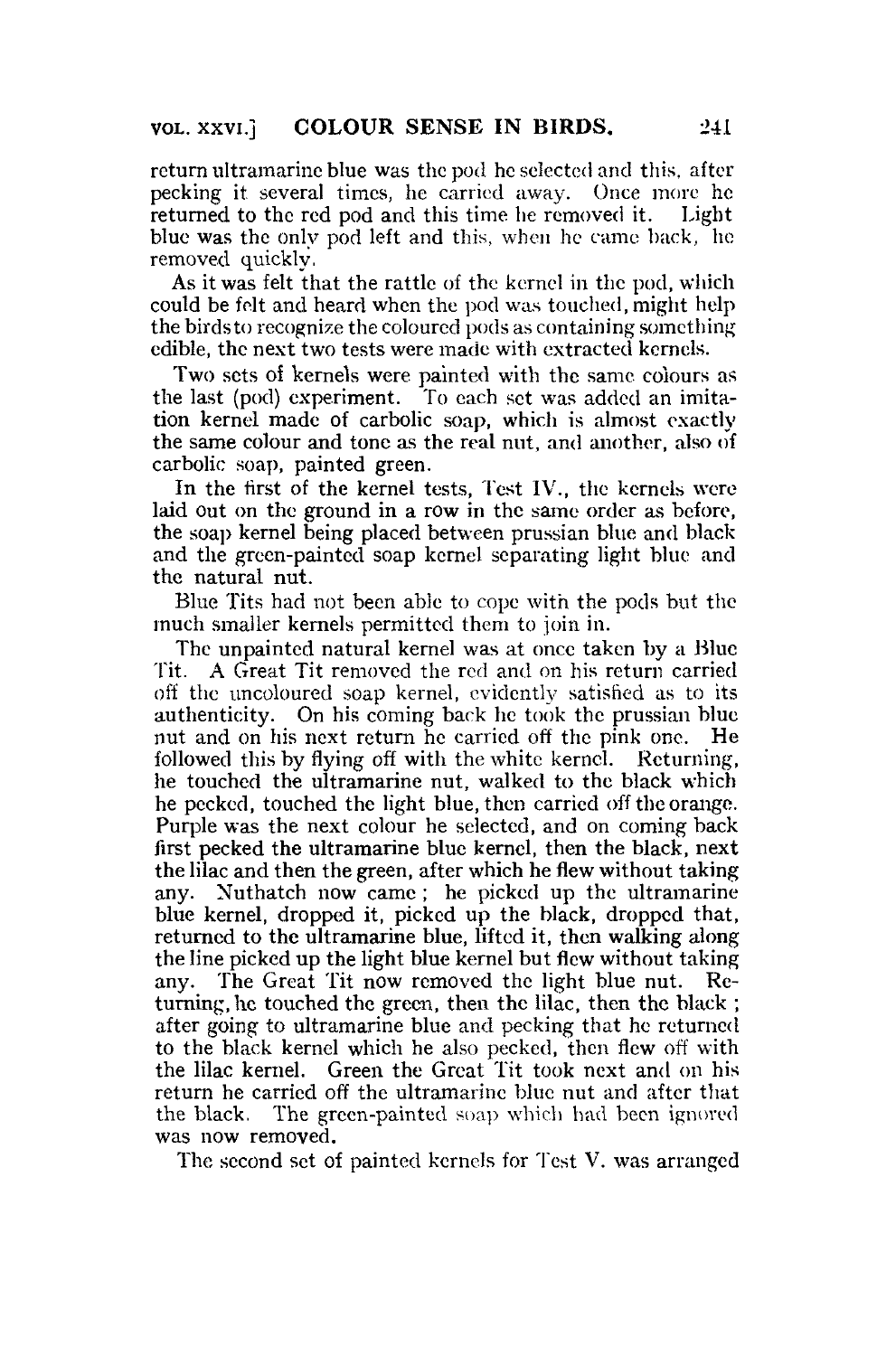in two concentric circles with the green-painted soap in the centre.

As before, a Blue Tit took the natural unpaintcd kernel without any hesitation from the inner ring ; to get it he had to pass several others. He returned and pecked the green nut, picked up the unpainted soap kernel, dropped it and took the white kernel, all these being in the outer circle. Coming back, the Blue Tit bit a piece out of the soap, wiped his beak on the ground and flew off. The Great Tit now came, pecked the soap nut, then took the pink kernel, both being in the outer circle. Returning, he carried off the purple nut from the outer circle. The Blue Tit arriving pecked the green soap in the centre of the circles, then the uncoloured soap and the black kernel, both these being in the outer circle. The Great Tit now carried off the light blue kernel from the outer circle. The Blue Tit, on coming back, pecked the ultramarine blue and the soap kernel and carried off the lilac kernel from the inner circle. The Great Tit now picked up the green soap but dropped it and flew. The Nuthatch coming picked up the prussian blue kernel, the green soap and the green nut, dropping each in turn. Now the Blue Tit took the green kernel. He returned and took the ultramarine blue after which the Great Tit carried off the red kernel. On returning he picked up the prussian blue, dropped it, took the orange nut and, on coming back, removed the uncoloured soap. Whether he ate this dainty I could not sec, but, returning, he took the prussian blue and afterwards the black kernel. The green soap was not in favour but was removed some time after by the Great Tit.

The next tests were of a different nature. Having ascertained the complementary colour of the hue of the natural pea-nut pods I painted half a dozen pods with this colour, which is almost a Cambridge blue. This was done in order to obtain the greatest possible contrast to the colour of the natural pods, the tone being the same. For Test VI. these painted pods were arranged in a circle on the ground alternately with six natural pods to give the birds an equal choice of coloured or natural pods.

The Nuthatch came first and took a natural pod. The Great Tit coming next also removed a natural pod. On his return he pecked one natural pod and took away another. The Nuthatch now came and having looked at the array went without taking any. The Great Tit, coming back, pecked first a blue pod, next a natural one, then flew off with a blue pod. Following this the Great Tit pecked a blue pod,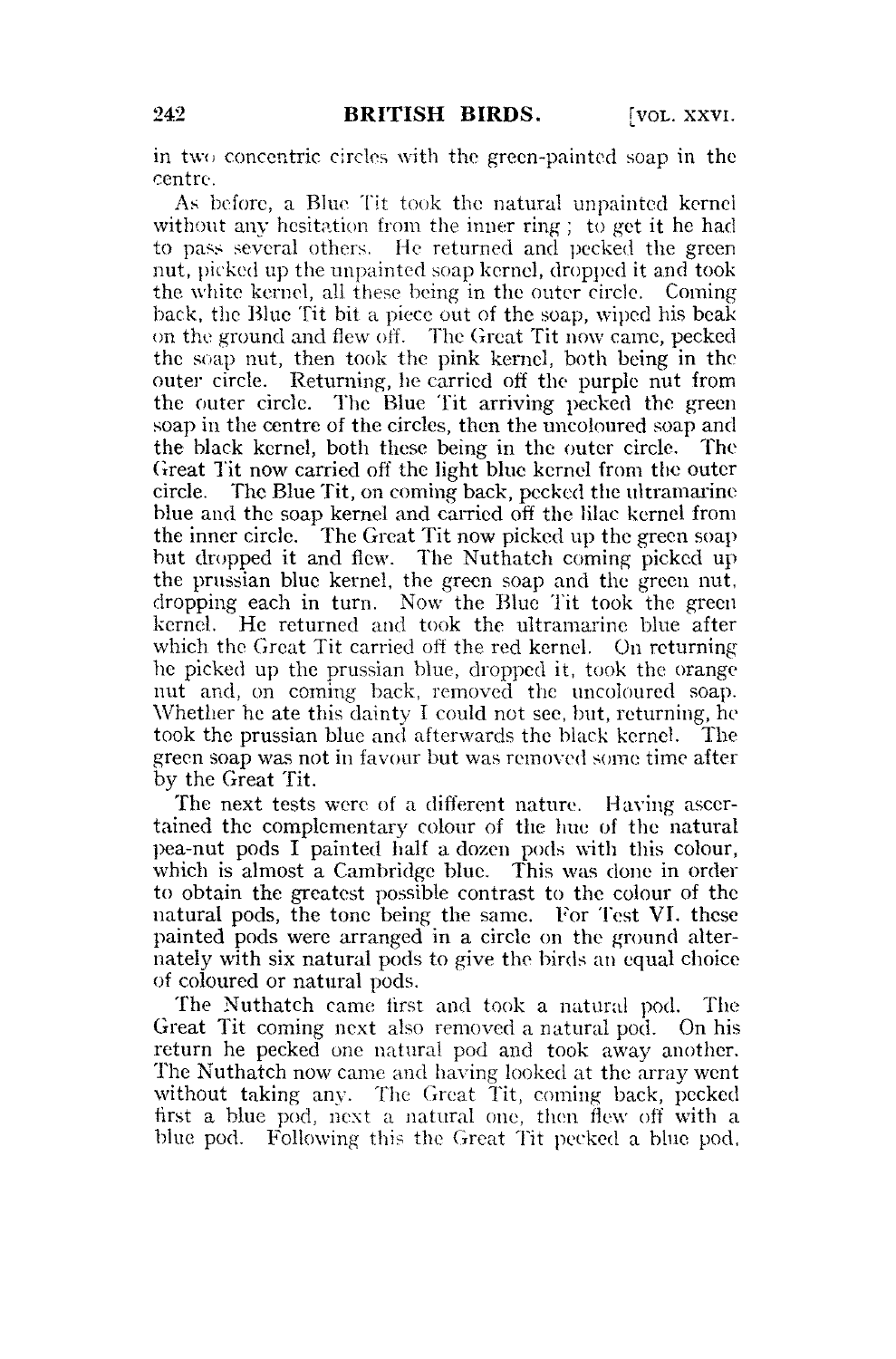then a natural, then took another natural pod. Returning, he pecked a natural, next another natural, then a blue one, flying off without taking any. Coming back, he first pecked a blue pod, then carried off a natural one. The Nuthatch now came and took the remaining natural pod.

Five blue pods were thus left. To these I added five natural pods and for Test VII. placed them in a ring as before, alternately.

This time the Great Tit took a natural pod, followed by the Nuthatch, which did the same. The Great Tit now pecked two natural pods, taking none, after which the Nuthatch paid three successive visits, removing a natural pod each time.

A similar experiment, Test VIII., was now made with this difference. Six pods were again coloured with the complementary hue but, instead of making it the same in tone as the natural nuts as in the last test, the colour was mixed to the extreme opposite tone, i.e., dark, thus giving the greatest possible difference of tone as well as colour. The pods were placed in a ring alternating with six natural pods.

The Nuthatch pecked one natural and took another natural pod. The Great Tit touched a natural pod and removed another natural one. Returning, he took another natural. The next time he came back be pecked a natural but carried off a blue pod. After that he removed a natural pod. Following which the Nuthatch paid two visits, taking each time, without hesitation, a natural pod.

I had now five of the light blue pods and five of the dark blue left over from these tests. My last experiment, Test IX., with peanut pods was made by arranging these two tones of blue alternately in a circle.

A Great Tit came and took a light blue pod. On his return he took another light blue. Next time he came he picked up a dark blue nut, but dropping it, carried off a light blue. The Nuthatch now arrived, walked two-thirds round the circle looking at the pods, but did not touch any. After absenting himself for a while he returned, touched the nearest dark blue, walked half round the circle, then flew. The Great Tit now came,, pecked at each of the light blue pods, then a dark blue, and departed without one. Returning, he at once took a light blue pod. The next time he came he pecked a light blue, then carried off a dark blue pod. Again returning, he took a dark blue, came back and removed the last of the light blue pods and followed this by fetching a dark blue. The Nuthatch now came and took a dark blue, and the last pod. a dark blue, was fetched bv the Great Tit.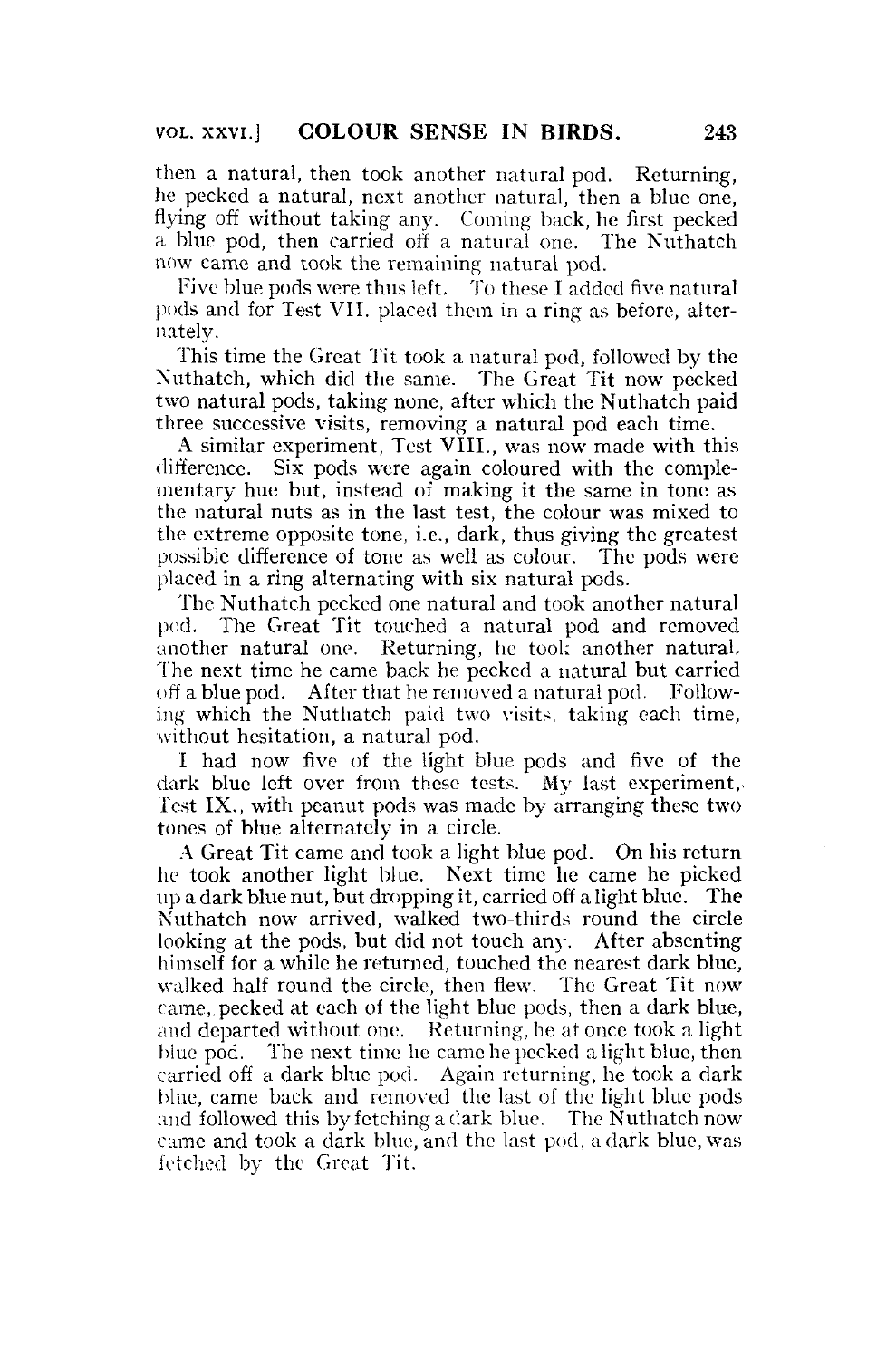Hazel-nuts, being part of the normal food of Nuthatches, I took a number and painted them for Test X. as follows : white, yellow, light blue, green, red, ultramarine blue, prussian blue, purple and black. These were spread out on the ground. The Nuthatch, after touching several with his beak and seeming to have satisfied himself that they were all right, quickly carried them off in this order: black, purple, red, green, ultramarine blue, yellow, light blue, white, prussian blue.

The shapes of pods and nuts were, of course, quite familiar to the birds and may be presumed to have decided them that the baits, though strangely coloured, were yet their familiar food. Test XI. was tried relative to the shapes. A monstrous hazel-nut was constructed by sticking together half hazel-nut shells till the mass was larger than an egg. Again, three natural peanut pods were glued together into a bundle.

The Nuthatch at once seized the monster nut and carried it a distance of several yards and there left it. The bundle of pods he pecked several times, then abandoned it.

Again, thinking the rattle of the kernel in the shell might be an aid to identification I opened, Test XII., two peanut pods, and after extracting the kernels filled the space tightly with bread and neatly closed the pods. They were now the same weight as in the natural pod but there was no rattle. Taking a hazel-nut I halved it and, substituting carbolic soap for the kernel, joined the halves again. imitated a pea-nut kernel in carbolic soap of the same colour as the natural kernel.

The Nuthatch immediately broke open and ate the bread from one of the pods, then started to break open the other, but carried it off to eat in private. One tap at the doctored hazel-nut was enough to tell him that the contents were uneatable. How this did so I could not tell as he did not crack or pierce the shell. The imitation soap kernel he treated with contempt.

In Tests I. and II. the Nuthatch took, first of all, podwhich were similar in tone to the natural pods, i.e., the light colours, and his first preference was, in both tests, for the orange-coloured pod, which was the nearest of them all to nature. This he followed with green, natural, pink, white: and light blue. A curious contradiction was the choice of dark blue in each test among the light colours. In Test III. he again began with the light colours. In Tests VI., VII. and VIII. he ignored the coloured pods, though they were the same